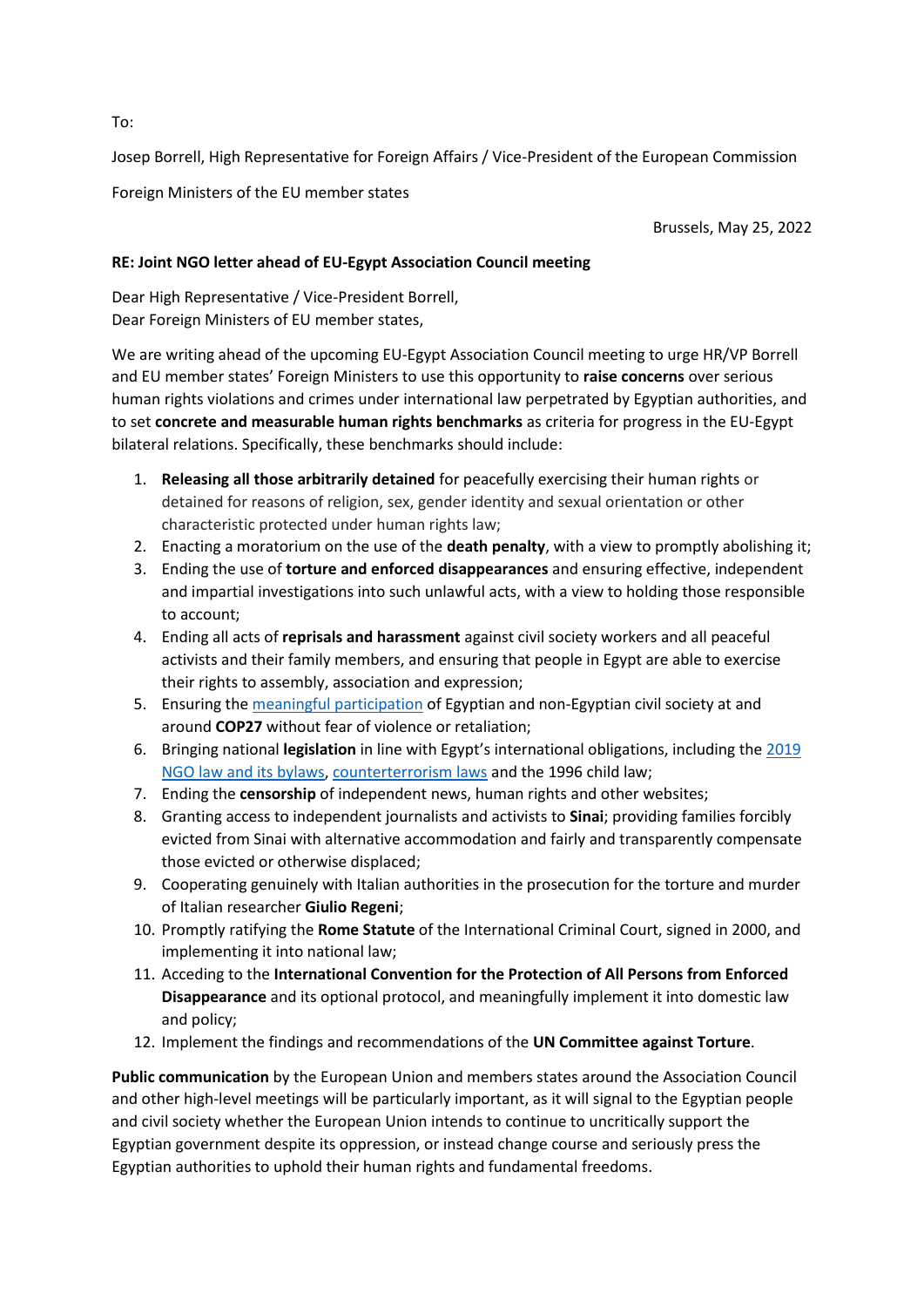Our organizations, local partners, [UN experts](https://www.ohchr.org/en/press-releases/2021/12/un-experts-urge-release-rights-defenders-egypt-condemn-misuse-counter) and the European Parliament have repeatedly raised serious concerns over widespread and systematic human rights abuses under President Abdel Fattah al Sisi's rule. We regret that [our](https://www.hrw.org/news/2021/01/21/open-letter-european-union-and-its-member-states-egypt) and the [European Parliament's](https://www.europarl.europa.eu/doceo/document/TA-9-2020-0384_EN.html) longstanding calls for bold EU measures to address this situation have by and large remained unmet. In the absence of meaningful scrutiny and accountability measures from its international partners, including the EU and its member states, the Egyptian government's repression has thrived.

The EU-Egypt Association Council meeting will take place following a series of measures that have been portrayed by Egyptian authorities as tangible progress. In the annex, we address how these measures have not led to real policy change and instead amount to an attempt by the Egyptian government to whitewash its abysmal human rights record.

However minor, these steps followed a rare [public expression of concern](https://ishr.ch/latest-updates/hrc46-states-break-silence-condemn-egypts-repression/) by the international community on Egypt's human rights record, led by Finland during the 46<sup>th</sup> session of the UN Human Rights Council (HRC), and supported by 32 states, including 18 EU member states. This indicates that Egyptian authorities care about their international reputation. Regrettably, HRC members are yet to follow up on that initiative, which we hoped would have helped build momentum toward a resolution establishing a long-overdu[e UN human rights monitoring mechanism](https://www.hrw.org/news/2021/02/09/human-rights-council-countries-should-take-bold-action-egypt) on Egypt.

While engaging in discussions with Foreign Minister Shoukry during or alongside the Association Council, the HR/VP and EU Foreign Ministers should bear in mind that he represents a government responsible fo[r mass killings and brutal repression](https://www.hrw.org/report/2014/08/12/all-according-plan/raba-massacre-and-mass-killings-protesters-egypt) of protests[, systematic torture](https://docstore.ohchr.org/SelfServices/FilesHandler.ashx?enc=dtYoAzPhJ4NMy4Lu1TOebJtOzHl9Ya%2Bxza%2BE%2BvtPfEMjvoay0x2iV30x2zj4TLGEMjRXVex9Q%2FNhnR3%2FZHIww27bw4ZF3htxFLucJ9b7NxE%3D) or other illtreatment, [enforced disappearances,](https://www.amnesty.org/en/wp-content/uploads/2021/05/MDE1243312016ENGLISH.pdf) [extrajudicial killings,](https://www.hrw.org/report/2021/09/07/security-forces-dealt-them/suspicious-killings-and-extrajudicial-executions) and the [arbitrary detention of thousands](https://www.amnesty.org/en/documents/mde12/1399/2019/en/) of real or perceived critics and opponents, including human rights defenders, journalists, lawyers and political activists. The [horrific conditions of detention](https://www.amnesty.org/en/documents/mde12/3538/2021/en/) have led or contributed to the death of dozens of detainees. Civic space has been harshly closed, and the few independent NGOs still operating in the country do so at great risk of [harassment, violence and intimidation,](https://www.amnesty.org/en/documents/mde12/4665/2021/en/) while th[e law](https://www.hrw.org/news/2021/07/15/qa-legal-framework-and-environment-nongovernmental-groups-ngos-egypt) regulating their activities – inexplicably hailed by the EU as a positive development – risks wiping them out completely.

These and other abuses happen in near total impunity. The judiciary and the public prosecution [routinely](https://www.amnesty.org/en/documents/mde12/1399/2019/en/) ignore detainees' reports of torture and ill-treatment, while the courts keep perceived critics in endless pre-trial detention and hand down sentences – includin[g death sentences](https://www.amnesty.org/en/latest/news/2020/12/egypt-chilling-rise-in-executions-reveals-depth-of-human-rights-crisis/) – following grossly unfair trials. The authorities have also resumed carrying out executions, putting ten men to death in March 2022, following a hiatus from September 2021. Judges have also jailed several [women over morality related charges](https://www.hrw.org/news/2021/06/28/egypt-persecutes-tiktok-women-while-men-get-impunity-sexual-violence) for making TikTok videos, and religious minorities over blasphemy charges.

Regrettably, Egypt's abysmal human rights record has been met by weak, occasional statements of concern from the EU and its member states, which have also refrained from taking concrete measures to address it and have instead continued to provide full political, financial and military [support](https://www.hrw.org/news/2020/12/07/end-europes-backing-egypts-repression) to the Egyptian government.

In February, Minister Shoukry publicly [dismissed](https://www.middleeasteye.net/news/egypt-germany-arms-sales-linked-human-rights-foreign-minister-says) human rights concerns by Germany's new government, pointing to Egypt's strategic importance for the EU regarding security and migration. In March, EU member states agreed to downgrade concerns on Egypt at the UN Human Rights Council, bowing to Hungary's unjustified request to move reference to Egypt from the item 4 to the [item 2](https://www.eeas.europa.eu/delegations/un-geneva/hrc-49-eu-statement-general-debate-hc-oral-update_en) debate, where country situations deemed less concerning are discussed. Shortly after, the EU-Egypt joint bid to chair the Global Counter-Terrorism Forum was endorsed. As a result, the EU is expected to co-chair a platform which aims at shaping global counter-terrorism policies with a government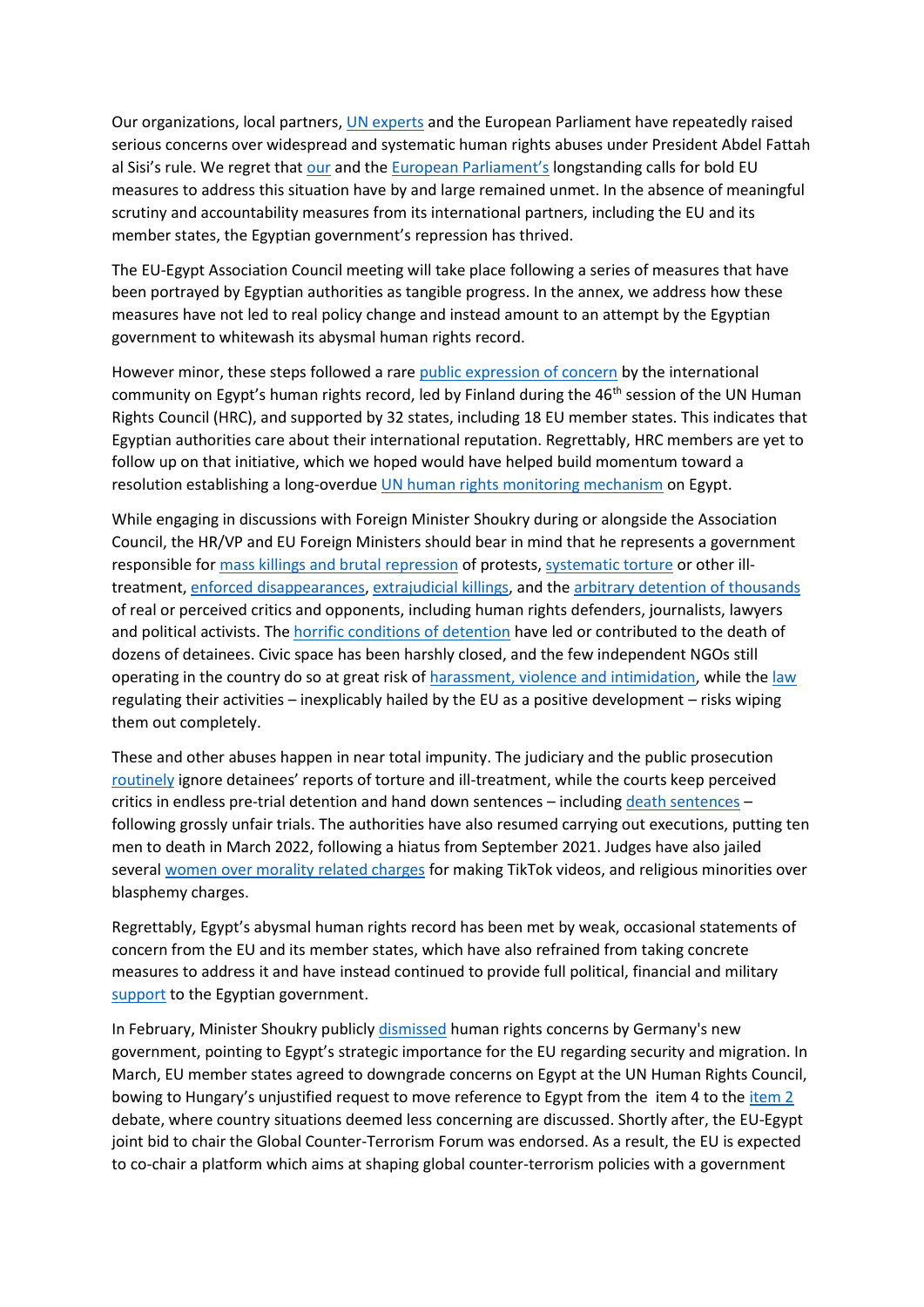[notorious](https://www.hrw.org/news/2022/01/25/eu-egypt-bid-lead-global-counterterrorism-body-affront-rights) for committing serious abuses under the guise of countering 'terrorism'. Finally, despite its track record of harsh repression and reprisals against civil society, Egypt has been selected to host COP27, providing the government with a new opportunity to boost its international image.

In [reiterating our calls](https://www.hrw.org/news/2021/01/21/open-letter-european-union-and-its-member-states-egypt) on the EU and its member states to break this cycle of impunity and seriously reconsider their relations with Egypt, we urge that the HR/VP and EU foreign ministers use the upcoming Association Council to pass a clear, unequivocal and bold message to the Egyptian government that **human rights need to be at the heart of their bilateral relations**. They should note with concern that the rights commitments of the previous EU-Egypt Partnership Priorities have not been implemented. The upcoming ones should reflect the EU's first policy commitment in the 2021 [New Agenda for the Mediterranean](https://www.consilium.europa.eu/en/press/press-releases/2021/04/19/a-new-agenda-for-the-mediterranean-the-council-approves-conclusions-on-a-renewed-partnership-with-the-southern-neighbourhood/) on human development, good governance and the rule of law.

Concrete progress in Egypt's human rights record should benefit bilateral relations, while **lack of progress should have serious consequences** on Europe's support for the government, leading to concrete, long-overdue measures to address the human rights crisis in the country.

While hoping that this letter will trigger serious reflections within and among EU governments and institutions, we wish you a productive meeting with your Egyptian counterparts and we stand ready to discuss these issues further any time.

Yours sincerely,

Amnesty International CIHRS - Cairo Institute for Human Rights Studies DIGNITY – Danish Institute Against Torture EuroMed Rights FIDH – International Federation for Human Rights Human Rights Watch OMCT – World Organization Against Torture Reprieve

## **ANNEX – recent developments in Egypt**

The recent, limited releases of arbitrarily detained activists, journalists and human rights defenders, and the partial closing of criminal investigations against some human rights defenders from case 173/2011 (known as the "foreign funding case"), although at least 16 human rights defenders remain subject to travel bans and/or asset freezes in relation to the case, are welcome steps, but they have unfortunately been accompanied by other negative developments.

On April 24 – the [same day](https://www.hrw.org/news/2022/05/04/concerns-remain-egypt-frees-activists-and-critics) that the latest releases were announced – Egyptian authorities [arrested](https://www.madamasr.com/en/2022/04/27/news/politics/two-journalists-who-participated-in-state-media-workers-protests-detained-for-15-days/) TV presenter Hala Fahmy, and journalist Safaa al-Korbagy was handed a 15-day detention order by the State Security Prosecution, three days after her [arrest.](https://www.madamasr.com/en/2022/04/27/news/politics/two-journalists-who-participated-in-state-media-workers-protests-detained-for-15-days/) Both remain detained pending investigations over unfounded terrorism related charges. Egyptian authorities have failed to conduct an independent and transparent investigation into the death in March of economic researcher [Ayman Hadhoud](https://www.hrw.org/news/2022/04/15/joint-statement-alarming-death-egyptian-economist-and-researcher-following-forced) in a psychiatric hospital, after his arrest and enforced disappearance in February, with signs o[f likely human rights violations.](https://www.amnesty.org/en/latest/news/2022/04/egypt-investigate-the-suspicious-death-in-custody-of-economist-ayman-hudhud-following-his-enforced-disappearance/)

In December, prominent human rights defenders [Alaa Abdel Fattah, Mohamed El-Baqer and](https://www.amnesty.org/en/wp-content/uploads/2022/01/MDE1251862022ENGLISH.pdf)  [Mohamed Ibrahim "Oxygen"](https://www.amnesty.org/en/wp-content/uploads/2022/01/MDE1251862022ENGLISH.pdf) were sentenced following grossly unfair trials before 'emergency' courts, whose verdicts cannot be appealed. The same happened in November to  $Zy$ ad el-Elaimy and